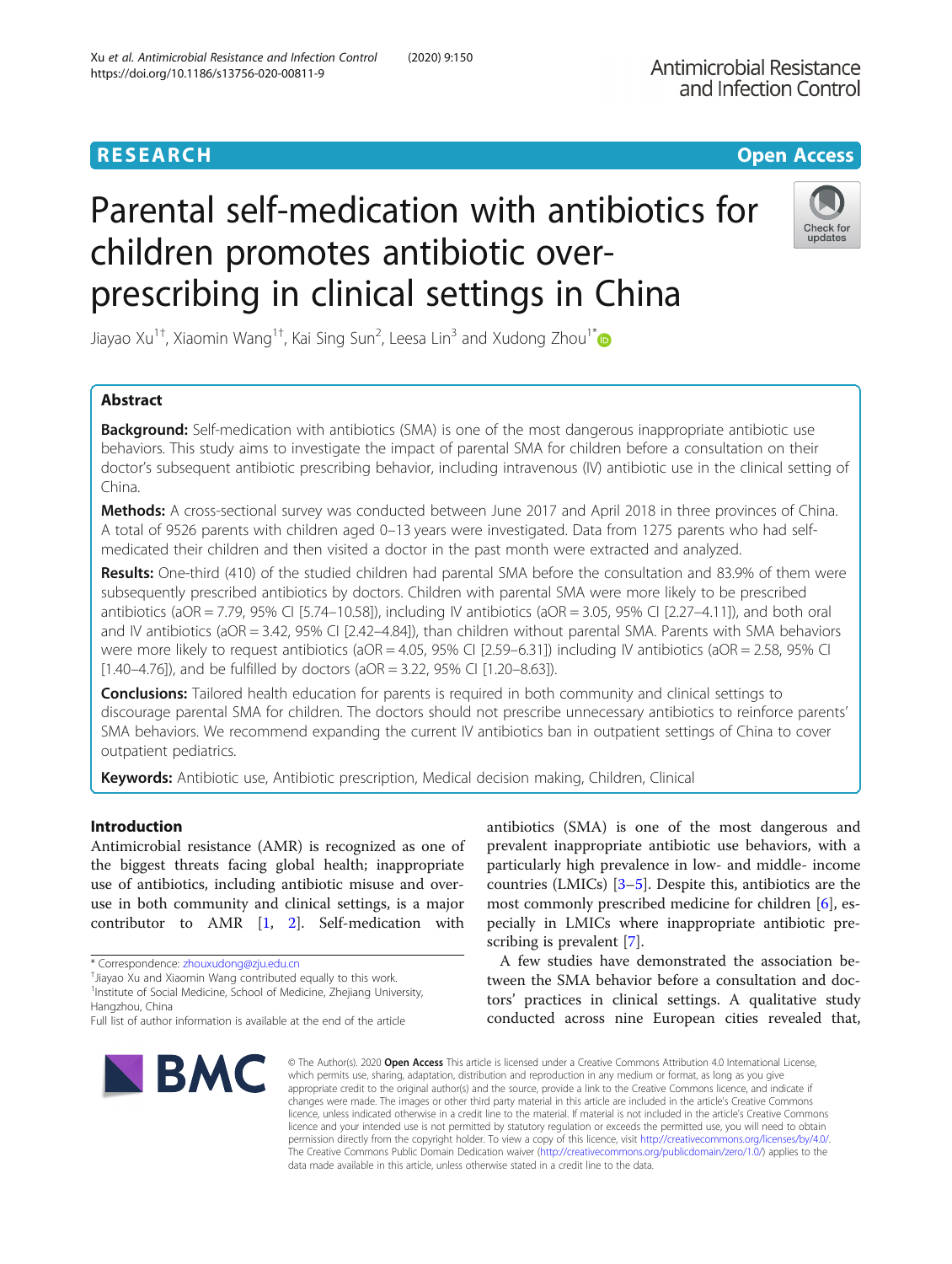when noticing their patients had started using antibiotics before the consultation, doctors would advise patients to complete their course of antibiotics, even if they thought antibiotics were unnecessary  $[8]$  $[8]$ . Another quantitative study conducted in a city in Poland indicated that doctors were more likely to prescribe antibiotics  $(aOR =$ 4.11) when patients had self-medicated with antibiotics before the consultation [[9\]](#page-6-0). However, previous studies on this topic were conducted in only one country, where the prevalence of SMA and inappropriate antibiotic prescribing was relatively low, and the children were not specifically targeted. Our study aims to examine the impact of parental SMA for children on antibiotic prescribing in clinical settings in China, where both SMA and inappropriate antibiotic prescribing are prevalent.

In China, antibiotics have been pervasively used for children in both the community and clinical settings. In the community setting, it was reported that 59.4% of urban and 62% of rural parents had self-medicated their children with antibiotics in the past year  $[10, 11]$  $[10, 11]$  $[10, 11]$  $[10, 11]$ . The antibiotics that parents used for self-medicating their children were mainly from over-the-counter purchases (35.3%), and also leftover antibiotics from previous prescriptions (63.1%) [\[12\]](#page-6-0). Although the Chinese government has officially banned non-prescription dispensing of antibiotics since 2004 [\[13\]](#page-6-0), consumers in community and online pharmacies are still able to obtain antibiotics for self-medication without prescriptions [\[14](#page-6-0), [15](#page-6-0)], which could be mainly due to fierce competition in the pharmacy market, consumers' irrational expectations, the Food and Drug Administration's limited capacity for supervision and minimal penalty for violating the regulation  $[16]$ . In the clinical setting, it was estimated that the average antibiotic prescription rate for children was 67.8% [[17](#page-6-0)]. Moreover, among those who were prescribed antibiotics for upper respiratory infection (URI), 52.9% were given intravenous (IV) antibiotics [\[18](#page-6-0)]. Antibiotic overprescribing is mainly blamed on doctors' perverse economic incentives, lack of knowledge, and inadequate training [\[19](#page-6-0)– [21\]](#page-6-0). However, the risk factors for SMA from the patient side have rarely been studied. Two previous studies found that patients with better antibiotic use knowledge were less likely to be prescribed antibiotics when seeing a doctor [\[22](#page-6-0), [23\]](#page-6-0). However, few studies have investigated the impact of parental SMA for children before a consultation on their doctor's subsequent antibiotic prescribing behavior.

Consequently, this study aims to investigate the impact of parental SMA for children before a consultation on antibiotic prescribing behaviors, including IV antibiotic use in China.

#### Methods

#### Study design and population

The reported data in this study came from a crosssectional survey conducted between June 2017 and April 2018 in China. Parents with children aged 0–13 years were recruited across three purposefully selected Chinese provinces – Zhejiang, Shaanxi, and Guangxi – representing different geographic areas and varying economic development stages. Detailed methods, including sampling and recruitment, have been published elsewhere  $[12]$  $[12]$ . A representative sample of parents was obtained with a multistage stratified random cluster sampling procedure. The sampling procedure was conducted in four stages- provinces, prefecture-level cities, urban, and rural areas. The sampling sites included primary schools for parents whose children aged 6 to 13 years old, kindergartens for parents whose children aged 3 to 5 years old, and vaccination sites of community health centers for parents whose children aged 0 to 2 years old. The total sample size was 9526. Among them, 1275 parents had self-medicated their children and then visited a doctor in the past month.

#### Measures

The items used in this study included three main parts: 1) the sociodemographic characteristics of parents and children- parents' gender, education level, location of residence, medical education background, average household income, and their children's gender and age, 2) parental self-medication behavior (with or without using antibiotics) for their children, and 3) children's clinical consultation outcomes – whether children were prescribed antibiotics, route of antibiotics given if prescribed, if parents requested antibiotics, and, if requested, if their requests were fulfilled by doctors.

#### Statistical analysis

Descriptive analyses were used to present weighted frequencies and percentages of factors of interest. Chisquare tests were conducted to examine the differences in hospital consultation experience between parents who self-medicated their children with antibiotics (SMA parents) and parents who self-medicated their children without using antibiotics (non-SMA parents). Multivariable logistic regression was adopted to examine the impact of parental SMA behavior for children on the outcome of their hospital consultation experience after controlling for socio-demographic factors. SPSS version 21.0 was used for statistical analyses. The significance level (type 1 error rate) was set at 0.05.

#### Results

As is shown in Table [1,](#page-2-0) a total of 1275 children's parents (451 from Guangxi, 438 from Shaanxi, 386 from Zhejiang) had self-medicated their children and then visited a medical institution in the preceding month. Half of the sampled children (51.6%) were boys, with an average age of 5.1 years  $(SD = 3.1)$ , and 11.9% of them had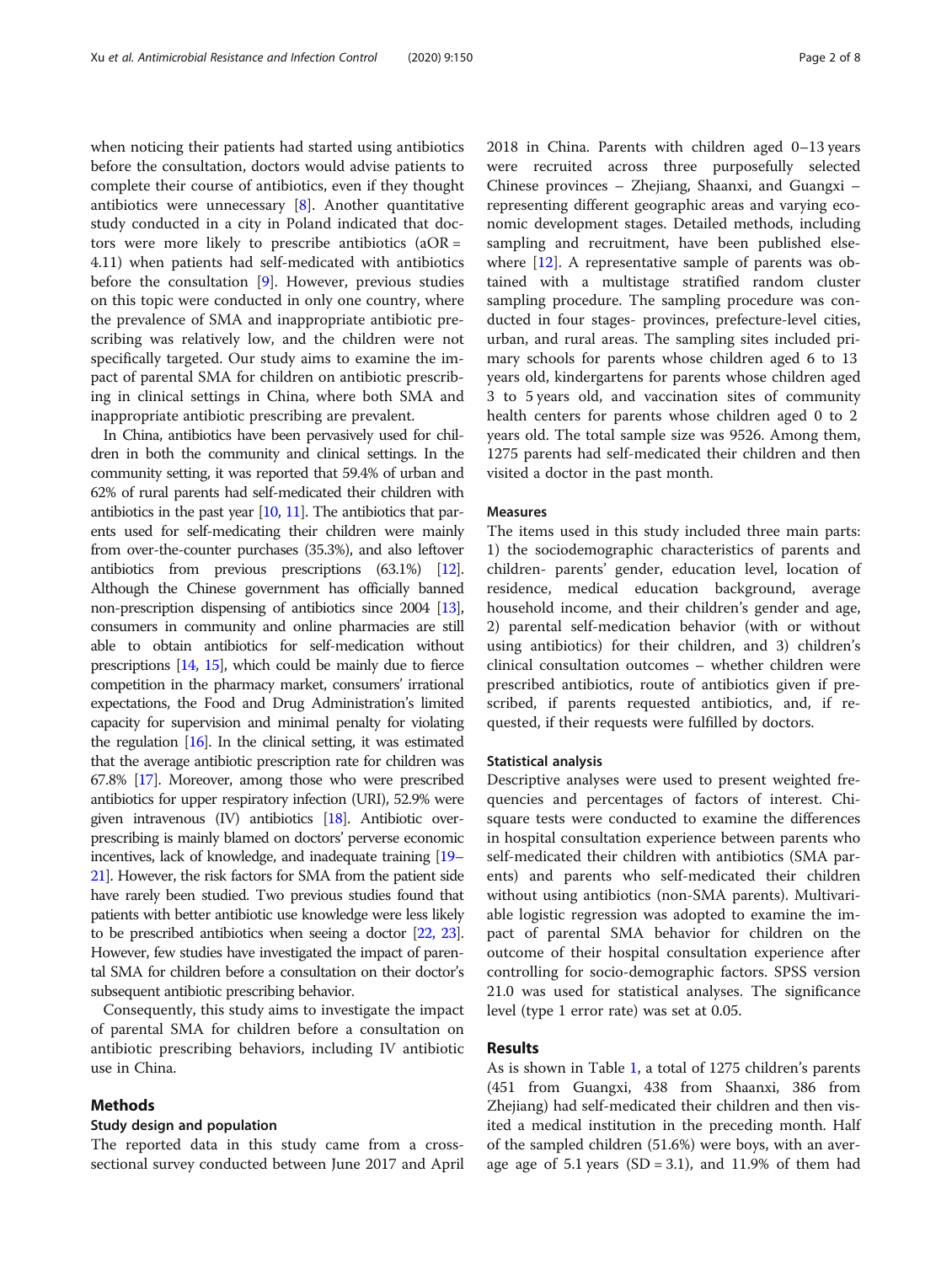parent with medical background. Most of the respondents were mothers (82.1%); 46.3% had a junior college and above education level; half of them had a monthly average household income over 5000 RMB (US\$769), and 58.2% lived in urban areas.

5001–10,000 (US\$770–1538) 388 (30.4) > =10,001 (US\$1538) 251 (19.7)

Of all the children, 410 (32.2%) had been selfmedicated by their parents with antibiotics before the consultation. Table [2](#page-3-0) shows that a total of 693 (54.4%) children were prescribed antibiotics by doctors. Out of 1275 children, 448 (35.1%) were prescribed a route of oral antibiotics only, 76 (6.0%) with IV antibiotics only, and 169 (13.3%) with both oral and IV antibiotics. One hundred (7.8%) parents asked for antibiotics (4.2% for oral and 3.7% for IV antibiotic use) during a consultation and 71% of them had this request fulfilled.

Compared with children without parental SMA, those with parental SMA were more than two times likely to be prescribed antibiotics  $(83.9\% \text{ vs. } 40.3\%, p < 0.0001).$ Children with parental SMA were prescribed higher percentages of oral, IV, and both oral and IV antibiotics than were those without parental SMA (52.4% vs. 26.9, 8.0% vs. 5.0, 23.4% vs. 8.4%, p < 0.0001). A higher proportion of SMA parents asked for antibiotics (15.4% vs. 4.3%,  $p < 0.0001$ ), including oral antibiotics (9.0% vs. 1.8%,  $p < 0.0001$ ) and IV antibiotics (6.3% vs. 2.4%,  $p <$ 0.0001) compared with non-SMA parents during consultations. A higher proportion of SMA parents' requests for antibiotics were fulfilled by doctors than those of non-SMA parents (81.0% vs. 54.1%,  $p = 0.004$ ).

After controlling for sociodemographic characteristics, our logistic regression (Table [3](#page-4-0)) indicates that children with parental SMA were more likely to be prescribed antibiotics (aOR = 7.79, 95% CI [5.74–10.58]), including IV antibiotics ( $aOR = 3.05$ ,  $95\%$  CI  $[2.27-4.11]$ ), and both oral and IV antibiotics (aOR = 3.42, 95% CI [2.42–4.84]), than children without parental SMA. SMA parents were more inclined to ask for antibiotics ( $aOR = 4.05$ ,  $95\%$  CI  $[2.59-6.31]$  and IV antibiotics  $(aOR = 2.58, 95\% \text{ CI})$ [1.40–4.76]), and their antibiotic requests were more likely to be fulfilled by doctors (aOR = 3.22, 95% CI [1.20–8.63]) than those of non-SMA parents.

#### **Discussion**

To our knowledge, this is the first study to investigate the impact of parental SMA for children on doctors' antibiotic prescribing in clinical settings in China. Our results demonstrated that children with parental SMA prior to a consultation were more likely to be prescribed antibiotics both oral and IV antibiotics during a clinical visit. Additionally, parents who have self-medicated their children before a consultation were more likely to ask for antibiotics, including IV antibiotics, during the consultation, and their requests were more likely to be fulfilled by doctors.

Consistent with the study in Poland [\[9](#page-6-0)], our study showed that SMA before consultation promoted inappropriate antibiotic prescribing in clinical settings. However, our study predicted an adjusted odds ratio in China  $(aOR = 7.79)$  which was a double of that in the Polish study ( $aOR = 4.11$ ). This difference might due to our specific focus on children as the study population, and a higher prevalence of SMA in China. The huge difference in odds ratio between the Polish study and ours indicates that parental SMA for children before a consultation promotes doctors' over-prescribing. This deserves further study especially in other LMICs, where both the prevalence of SMA and antibiotic prescription rate are high.

Our study found that SMA parents were more likely to ask for antibiotics and their requests were more likely to be fulfilled by the doctors, which explains how SMA triggered antibiotic prescriptions in clinical settings. Consistent with previous studies, parents who self-

<span id="page-2-0"></span>Table 1 Sociodemographic characteristics of children and parents ( $n = 1275$ )

N (%)

| Province                               |             |
|----------------------------------------|-------------|
| Guangxi                                | 451 (35.4)  |
| Shaanxi                                | 438 (34.4)  |
| Zhejiang                               | 386 (30.3)  |
| Gender of children                     |             |
| Male                                   | 658 (51.6)  |
| Female                                 | 617 (48.4)  |
| Age of children (Mean, SD)             | 5.1(3.1)    |
| Relationship with children             |             |
| Father                                 | 228 (17.9)  |
| Mother                                 | 1047 (82.1) |
| Education level                        |             |
| Middle school and under                | 340 (26.7)  |
| High school                            | 345 (27.1)  |
| Junior college and above               | 590 (46.3)  |
| Residence                              |             |
| Rural                                  | 533 (41.8)  |
| Urban                                  | 742 (58.2)  |
| Parent with medical background         |             |
| Yes                                    | 152 (11.9)  |
| <b>No</b>                              | 1123 (88.1) |
| Average monthly household income (RMB) |             |
| $\leq$ =3000 (US\$461)                 | 246 (19.3)  |
| 3001-5000 (US\$462-769)                | 390 (30.6)  |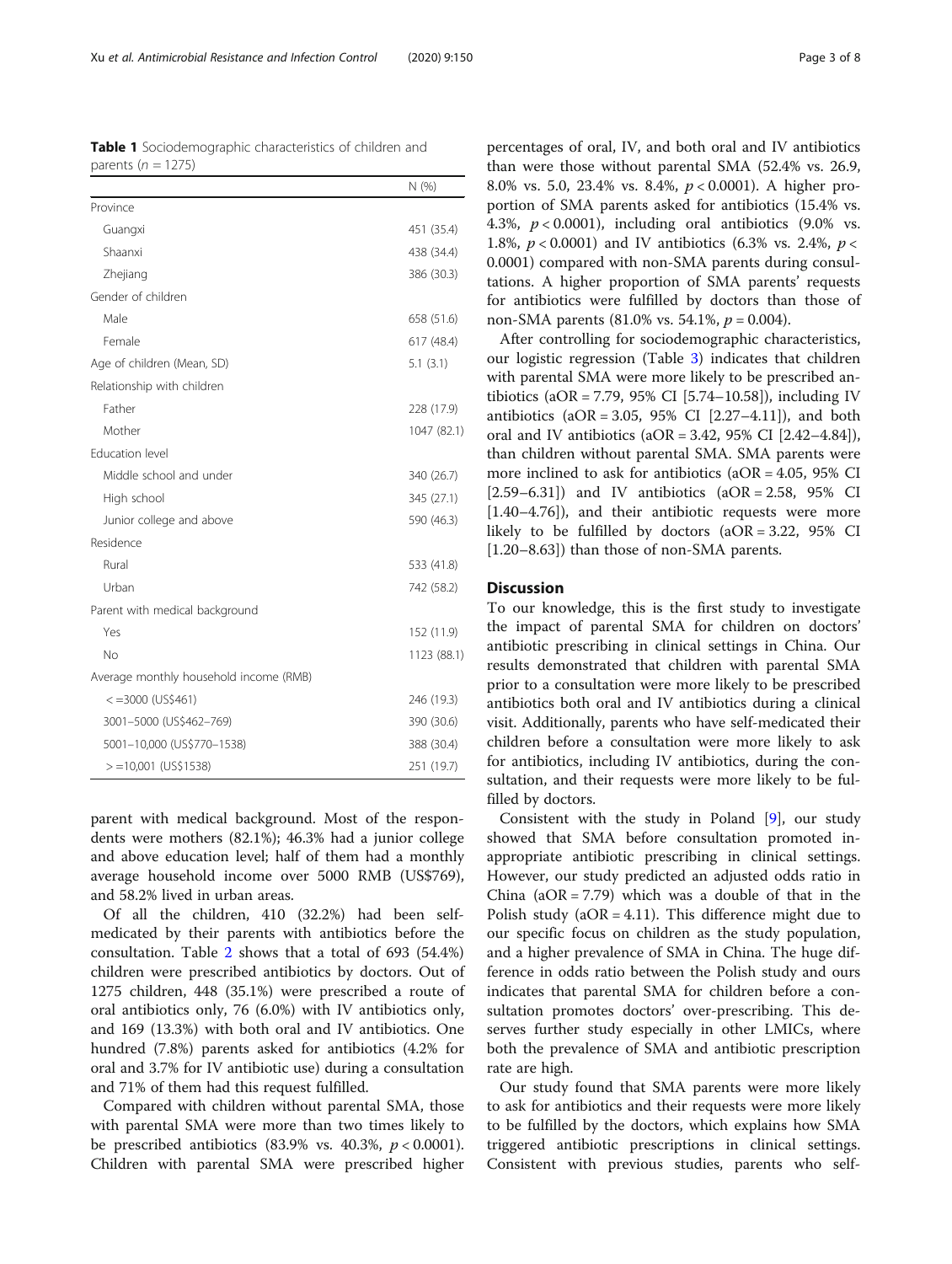|                                                          | Self-medication before consultation |                           | $x^2$ | $\mathcal{P}$ |
|----------------------------------------------------------|-------------------------------------|---------------------------|-------|---------------|
|                                                          | Without antibiotics<br>N (%)        | With antibiotics<br>N (%) |       |               |
| Antibiotics prescribed by doctors                        |                                     |                           | 212.7 | < 0.0001      |
| <b>No</b>                                                | 516 (59.7)                          | 66 (16.1)                 |       |               |
| Yes                                                      | 349 (40.3)                          | 344 (83.9)                |       |               |
| Route of antibiotic prescribed                           |                                     |                           | 218.6 | < 0.0001      |
| No antibiotics prescribed                                | 516 (59.7)                          | 66 (16.1)                 |       |               |
| Oral only                                                | 233 (26.9)                          | 215 (52.4)                |       |               |
| Intravenous only                                         | 43 (5.0)                            | 33 (8.0)                  |       |               |
| Both oral and intravenous                                | 73 (8.4)                            | 96 (23.4)                 |       |               |
| Asked for antibiotics                                    |                                     |                           | 47.32 | < 0.0001      |
| <b>No</b>                                                | 828 (95.7)                          | 347 (84.6)                |       |               |
| Yes                                                      | 37(4.3)                             | 63 (15.4)                 |       |               |
| Route of antibiotics parents asked for                   |                                     |                           | 49.71 | < 0.0001      |
| No requires                                              | 828 (95.7)                          | 347 (84.6)                |       |               |
| Oral                                                     | 16(1.8)                             | 37 (9.0)                  |       |               |
| Intravenous                                              | 21(2.4)                             | 26 (6.3)                  |       |               |
| Fulfilled parental request for antibiotics ( $n = 100$ ) |                                     |                           | 8.191 | 0.004         |
| Yes                                                      | 20(54.1)                            | 51 (81.0)                 |       |               |
| No                                                       | 17 (45.9)                           | 12 (19.0)                 |       |               |

<span id="page-3-0"></span>**Table 2** Chi-square tests for parental SMA and antibiotic prescribing in clinical settings ( $n = 1275$ )

medicated their children with antibiotics were more likely to expect to receive antibiotics when seeing a doctor [\[24](#page-6-0)]. Given the currently tense doctor-patient relationship in China [[25](#page-6-0)], defensive medicine (medical practice based on fear of legal liability rather than on patients' best interests) [[26\]](#page-6-0) has worsened the situation [[27\]](#page-6-0). It is difficult for doctors to refuse patients' requests in China. A qualitative study suggested that doctors would choose to fulfill patients' or their caregivers' requests for antibiotics to avoid a quarrel, even antibiotics were unnecessary [\[28](#page-6-0)].

In China, IV antibiotics are frequently prescribed for self-limiting conditions [[29\]](#page-6-0). In our study, 35.4% of those who had been prescribed antibiotics received IV antibiotics. This finding is consistent with previous studies that demonstrated IV antibiotics were frequently prescribed for outpatient pediatrics in China [[18\]](#page-6-0). Our results showed higher prescription rates of IV antibiotics (alone or in combination with oral antibiotics) among children with parental SMA than those among children without parental SMA. However, most of our participants reported self-limiting symptoms, including cold (85.6%) and sore throat (53.9%), with some overlap between symptoms, for which antibiotics were unnecessary [\[30](#page-6-0)]. All of these children were self-medicated by their parents prior to a consultation, yet only 32.2% were given antibiotics. Therefore, differences in disease severity cannot fully explain the differences in antibiotic prescription rates. This phenomenon might partly be due to prevalent beliefs among parents  $[31]$  $[31]$  and doctors  $[32]$  $[32]$  in China that IV antibiotics are more effective than the oral ones. In addition, we found that requests of IV antibiotics from SMA parents during consultations could also contribute to the high demand of IV antibiotic prescriptions. To solve the problem of IV antibiotic overuse and misuse in clinical outpatient settings, several provinces and cities have been piloting a ban of IV antibiotics in secondary and above hospital outpatient settings since 2016, but the ban did not include outpatient pediatrics [\[33](#page-6-0), [34\]](#page-6-0). We propose expanding this ban to include pediatrics if it is expanded to a nationwide ban in the future.

Our study has several implications for future policies and interventions. From the doctors' perspective, the finding that parental SMA behaviors influenced doctors' prescription decisions suggests that future education training on doctor-patient communication is needed to prevent doctors from being influenced by parental SMA behaviors before the consultation. In addition, considering that parental antibiotic requests trigger inappropriate prescriptions, we recommend developing better communication practices between doctors and patients and cultivating among doctors an understanding of parents' antibiotic expectations. In our study, 71% of parents who requested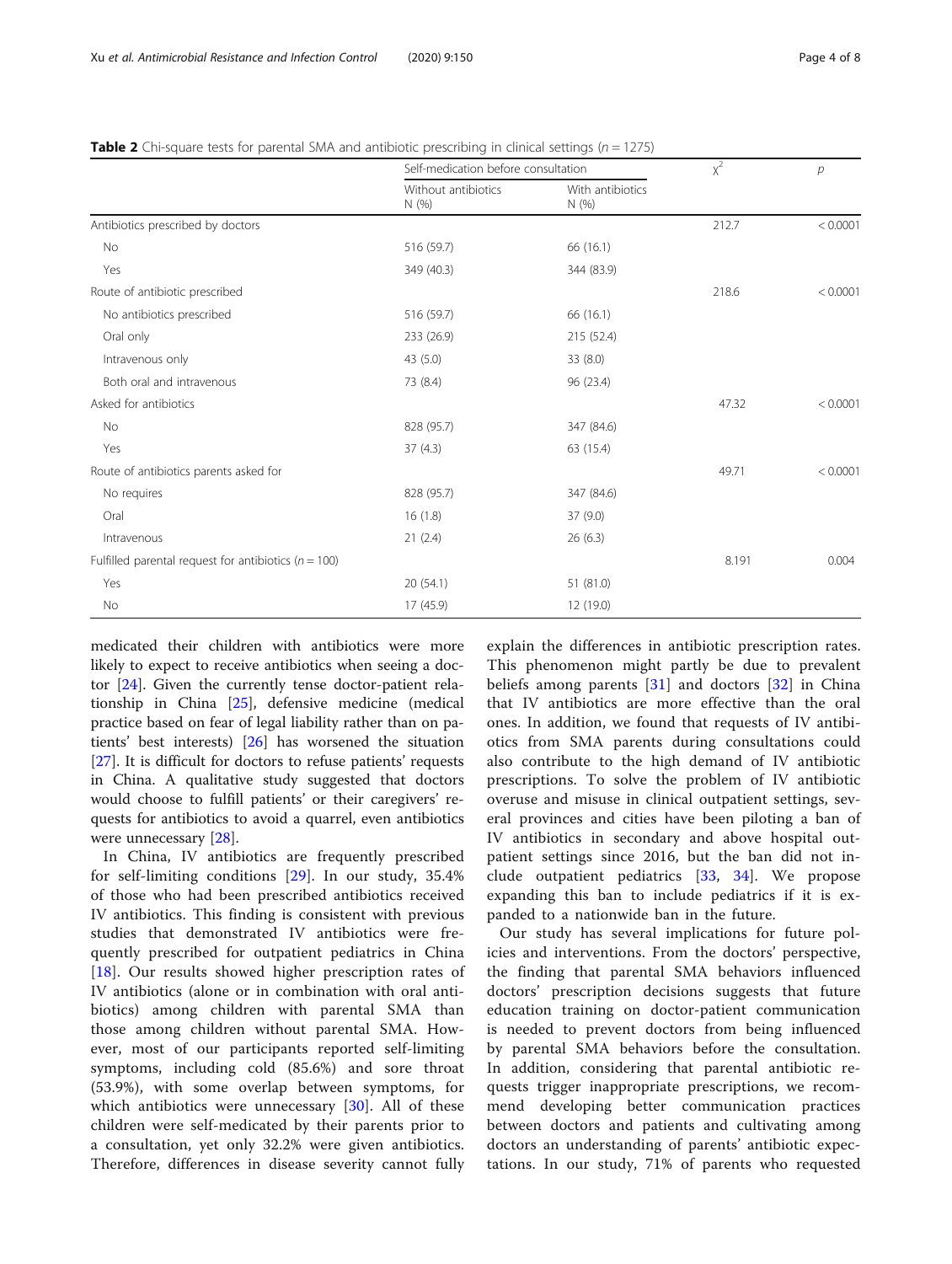|                                  | by doctors<br>$(n = 1275)$             | Prescribed antibiotics Prescribed IV antibiotics by Prescribed both oral and Asked for<br>$d$ octors $*$<br>$(n = 1275)$ | IV antibiotics by doctors<br>$(n = 1275)$ | antibiotics<br>$(n = 1275)$ | Asked for IV<br>antibiotics<br>$(n = 1275)$ | Antibiotic requests<br>fulfilled by doctors<br>$(n = 100)$ |
|----------------------------------|----------------------------------------|--------------------------------------------------------------------------------------------------------------------------|-------------------------------------------|-----------------------------|---------------------------------------------|------------------------------------------------------------|
| SMA for children                 |                                        |                                                                                                                          |                                           |                             |                                             |                                                            |
| No                               | Ref                                    | Ref                                                                                                                      | Ref                                       | Ref                         | Ref                                         | Ref                                                        |
| Yes                              | 7.79 (5.74,10.58) <sup>***</sup>       | $3.05$ $(2.27,4.11)^{***}$                                                                                               | 3.42 (2.42,4.84)***                       | 4.05 (2.59,6.31)            | $2.58$ $(1.40, 4.76)^{**}$                  | 3.22 (1.20,8.63) <sup>*</sup>                              |
| Province                         |                                        |                                                                                                                          |                                           |                             |                                             |                                                            |
| Guangxi                          | Ref                                    | Ref                                                                                                                      | Ref                                       | Ref                         | Ref                                         | Ref                                                        |
| Shaanxi                          | 0.79(0.58, 1.07)                       | $0.83$ $(0.58, 1.17)$                                                                                                    | $0.59(0.39,0.88)^{**}$                    | 0.89(0.53, 1.48)            | 0.69(0.34, 1.39)                            | 2.44 (0.65,9.26)                                           |
| Zhejiang                         | $0.67$ $(0.48, 0.96)^T$                | 1.37 (0.90,2.06)                                                                                                         | 0.92(0.57, 1.50)                          | 1.34 (0.71,2.52)            | 0.56(0.22, 1.41)                            | 2.05 (0.40,10.48)                                          |
| Gender of children               |                                        |                                                                                                                          |                                           |                             |                                             |                                                            |
| Male                             | Ref                                    | Ref                                                                                                                      | Ref                                       | Ref                         | Ref                                         | Ref                                                        |
| Female                           | 0.90(0.71,1.16)                        | 0.79 (0.59,1.05)                                                                                                         | 0.84(0.60, 1.18)                          | 1.19 (0.78,1.81)            | 1.27 (0.70,2.32)                            | 1.56 (0.54,4.53)                                           |
| Age of<br>children<br>(Mean, SD) | 1.01 (0.97,1.05)                       | 1.01 (0.96,1.06)                                                                                                         | 1.02 (0.96,1.08)                          | 1.04(0.97,1.12)             | 1.08 (0.98,1.19)                            | 0.94(0.81, 1.10)                                           |
| Relationship with children       |                                        |                                                                                                                          |                                           |                             |                                             |                                                            |
| Father                           | Ref                                    | Ref                                                                                                                      | Ref                                       | Ref                         | Ref                                         | Ref                                                        |
| Mother                           | 1.36 (0.99,1.88)                       | 0.75(0.52,1.07)                                                                                                          | $0.88$ $(0.57, 1.35)$                     | $0.53(0.33,0.87)^T$         | 0.65(0.32, 1.29)                            | 1.94 (0.63,5.98)                                           |
| Education level                  |                                        |                                                                                                                          |                                           |                             |                                             |                                                            |
| Middle<br>school and<br>under    | Ref                                    | Ref                                                                                                                      | Ref                                       | Ref                         | Ref                                         | Ref                                                        |
| High school                      | 1.24(0.87,1.77)                        | 1.17 (0.78,1.74)                                                                                                         | 1.38 (0.87,2.18)                          | 0.59(0.34, 1.04)            | $0.45(0.20,1.00)^T$                         | 0.59(0.16, 2.16)                                           |
| Junior<br>college and<br>above   | 1.34 (0.93,1.94)                       | 1.19 (0.78,1.81)                                                                                                         | 1.13 (0.69,1.86)                          | $0.52$ $(0.28, 0.95)^T$     | $0.40$ $(0.17, 0.95)^T$                     | 1.51 (0.36,6.30)                                           |
| Residence                        |                                        |                                                                                                                          |                                           |                             |                                             |                                                            |
| Rural                            | Ref                                    | Ref                                                                                                                      | Ref                                       | Ref                         | Ref                                         | Ref                                                        |
| Urban                            | $1.36(1.04,1.78)^{*}$                  | $0.92$ $(0.67, 1.25)$                                                                                                    | 0.91(0.63, 1.31)                          | $1.01$ $(0.63, 1.60)$       | $0.88$ $(0.45, 1.69)$                       | $0.68$ $(0.20, 2.35)$                                      |
|                                  | Parent with medical background         |                                                                                                                          |                                           |                             |                                             |                                                            |
| Yes                              | Ref                                    | Ref                                                                                                                      | Ref                                       | Ref                         | Ref                                         | Ref                                                        |
| <b>No</b>                        | 1.45 (0.98,2.13)                       | 1.63 (0.97,2.73)                                                                                                         | 1.67 (0.88,3.16)                          | 0.92 (0.45,1.89)            | 1.54 (0.45,5.22)                            | 1.89 (0.41,8.76)                                           |
|                                  | Average monthly household income (RMB) |                                                                                                                          |                                           |                             |                                             |                                                            |
| $\leq$ =3000                     | Ref                                    | Ref                                                                                                                      | Ref                                       | Ref                         | Ref                                         | Ref                                                        |
| 3001-5000                        | 1.19 (0.82,1.74)                       | 0.74(0.49,1.12)                                                                                                          | $0.86$ $(0.53, 1.38)$                     | 1.01(0.56, 1.82)            | 1.18 (0.51,2.74)                            | 2.25 (0.55,9.17)                                           |
| 5001-10,000                      | 1.11(0.73,1.67)                        | 0.71(0.44,1.12)                                                                                                          | $0.81$ $(0.47, 1.40)$                     | 0.84(0.41,1.71)             | 1.93 (0.73,5.12)                            | 1.50 (0.26,8.53)                                           |
| $> = 10,001$                     | 1.04(0.63,1.71)                        | 0.52(0.29,0.93)                                                                                                          | 0.67(0.34, 1.33)                          | $0.82$ $(0.34, 1.95)$       | 1.50 (0.42,5.38)                            | 3.16 (0.39,25.90)                                          |

<span id="page-4-0"></span>Table 3 Logistic regression for the association between parental SMA and antibiotic prescribing in clinical settings

IV, intravenous

# Prescribed IV antibiotics including prescriptions contain IV antibiotics and both IV and oral antibiotics

 $p < 0.05$ ,  $\binom{m}{p} < 0.01$ ,  $\binom{m}{p} < 0.001$ Note: this table should appear on page 8 between line138 and line 139

antibiotics were satisfied by their doctors, but most of the reported symptoms or diseases were self-limiting conditions, for which antibiotics are not recommended [[30\]](#page-6-0). Previous studies have shown that parents who expected antibiotics for their children but received an explanation and contingency plan without antibiotics were as satisfied as those whose expectation was met [\[35](#page-6-0)]. Moreover, a reduction in

antibiotic prescriptions was resulted from a French antimicrobial stewardship program that encouraged a consultation with doctors to explain antibiotic safety and establish a trusting doctor-patient relationship [[36\]](#page-6-0). A systematic review indicated that antibiotics were expected by parents because they believed that antibiotics were effective for treating their children 's illness, relieving their symptoms, reducing their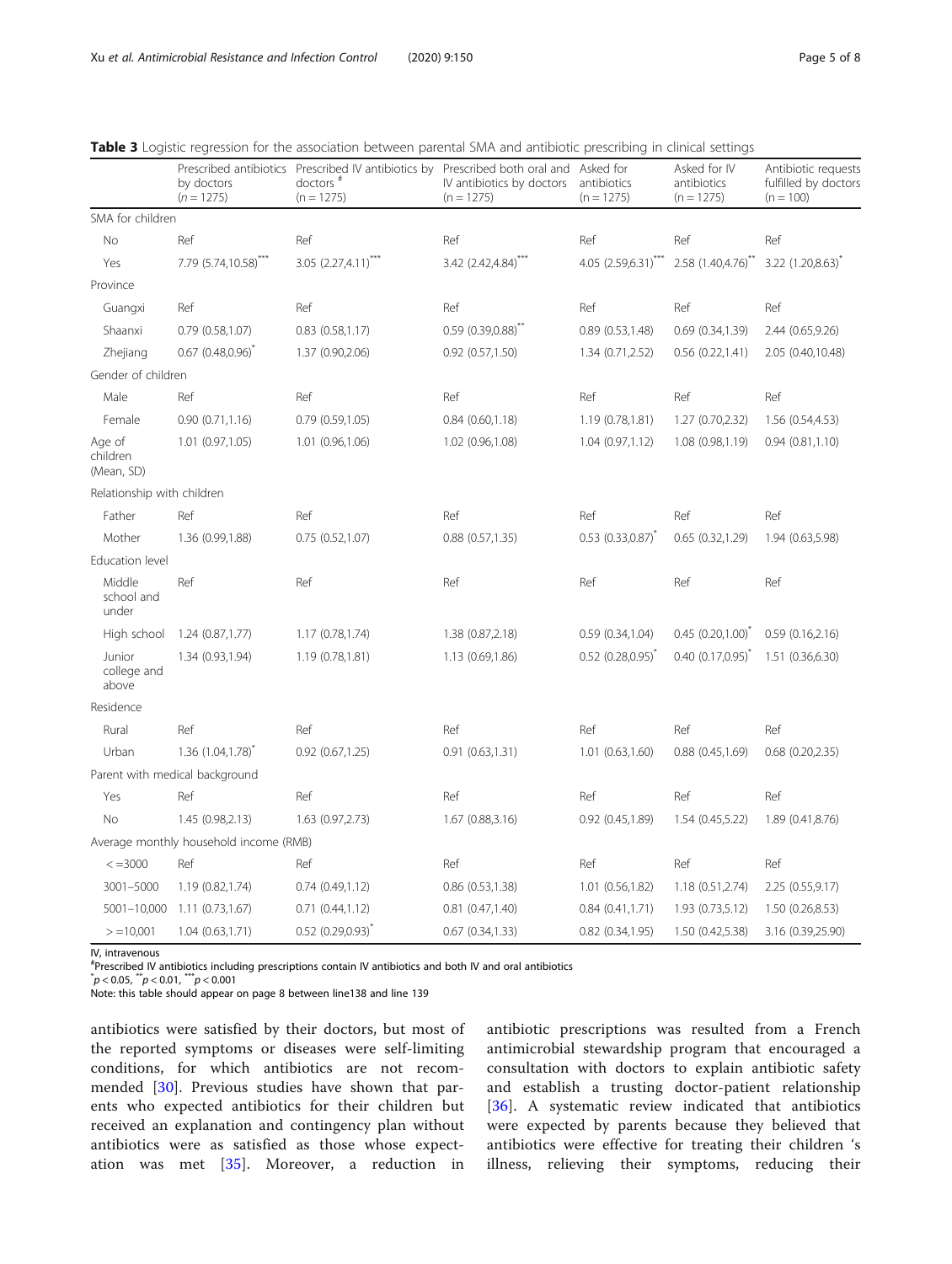likelihood of re-consultation, and preventing infection to other family members [\[37](#page-6-0)].

Thus, it is important to encourage doctors to understand the reasons for parents' antibiotic requests and expectations and to improve doctor-patient communication through tailored antimicrobial stewardship programs. Though it is challenging for pediatricians to distinguish a feverish child from a self-limiting viral infection since s/he could have a serious bacterial infection [[38\]](#page-7-0). Instead of refusing to prescribe antibiotics, it has been recommended that doctors withhold antimicrobial treatment for non-severe infections of children [\[39](#page-7-0)]. There is currently a great opportunity to address this problem, as the Chinese government has launched a zero-mark-up policy aiming to eliminate the economic incentives for over-prescribing [\[40](#page-7-0)]. However, China is currently facing a pediatrician shortage [\[41](#page-7-0)]; pediatrics has been reported as the most crowded department in many hospitals and pediatricians were under much higher pressure from patients (i.e. children's parents) than were doctors in other departments [\[42\]](#page-7-0). Consequently, further studies are needed to determine possible ways to improve doctor-patient communications in China.

From the patients' perspective, future interventions targeting the factors that trigger SMA and their requests or expectations would help reduce inappropriate antibiotic use in both community and clinical settings. SMA in LMICs is promoted by easy access to antibiotics from over-the-counter pharmacies. Unlike high-income countries, antibiotics in LMICs are easily obtained in community settings without a prescription [\[5,](#page-6-0) [43](#page-7-0)]. Additionally, SMA is promoted by lack of antibiotic use knowledge [[44\]](#page-7-0), previous recovery experiences [[45](#page-7-0)], and keeping antibiotics at home [\[46\]](#page-7-0). Consequently, campaigns targeting patients and the general public in community settings that seek to eliminate these factors would contribute to lowering the rate of inappropriate antibiotic prescribing in clinical settings. Moreover, from the relationship between doctors and patients, previous prescriptions were proved to be one of the triggers of SMA [[45\]](#page-7-0). Thus, the doctors should not prescribe unnecessary antibiotics to reinforce parents' SMA behaviors.

Our study revealed that parental SMA behaviors influenced doctors' prescription decisions. However, to our best knowledge, there are no clear clinical guidelines for doctors to intervene when interacting with patients who overuse or misuse antibiotics at home. Doctors are placed in a vulnerable and confused position when facing SMA patients/parents.

#### Limitations

The findings of this study should be evaluated in light of its limitations. First, we did not ask about the frequency

of being prescribed antibiotics during a consultation, thus the prescription rate and IV antibiotic prescription rate might be underestimated for children who might have been taken to more than one health facility by their parents. Second, we could only determine the number of prescriptions that contained both oral and IV antibiotics without knowing whether these were oral transmitted into IV, IV transmitted into oral, or oral and IV simultaneously. Third, our study relied on self-reporting, which could contain recall bias. However, in order to limit recall bias, we asked for children's symptoms within the last month in our study, whereas previous studies have asked for symptoms within the last six months or even year [\[10,](#page-6-0) [11,](#page-6-0) [44,](#page-7-0) [45\]](#page-7-0).

#### Conclusions

Parental SMA behavior for their children before a clinical consultation was significantly associated with subsequent antibiotic prescriptions by doctors. Additionally, parents who had conducted SMA for children were more likely to ask for antibiotics, including IV antibiotics, during consultations. Tailored health education for parents is required in both community and clinical settings to discourage parental SMA for children. Future antimicrobial stewardship programs should target both the doctors and the parents by tailored health education and promoting doctor-patient communication. The doctors should not prescribe unnecessary antibiotics to reinforce parents' SMA behaviors. We highly recommend expanding the ban on antibiotics in outpatient settings to cover outpatient pediatrics.

#### Abbreviations

AMR: Antimicrobial resistance; SMA: self-medication with antibiotics; LMICs: low- and middle- income countries; URI: upper respiratory infection; IV: intravenous; SMA parents: parents who self-medicated their children with antibiotics; non-SMA parents: parents who self-medicated their children without using antibiotics; SD: standard deviation; OR: odds ratio; aOR: adjusted odds ratio

#### Acknowledgements

We gratefully thank China Postdoctoral Science Foundation and Zhejiang University for funding the study.

#### Authors' contributions

X.W. and X.Z. led the conception and design of the study, J.X. and X.W. analyzed the data and drafted the manuscript. X.Z., K.S.S., L.L. and X.W. critically reviewed and revised the article. All authors read and approved the final manuscript.

#### Funding

This work was supported by China Postdoctoral Science Foundation (grant number 2019 M662101); and Zhejiang University Zijin Talent Program. These funding sources had no involvement in the conduct of the research and preparation of the article.

#### Availability of data and materials

The datasets used and/or analysed during the current study are available from the corresponding author on reasonable request.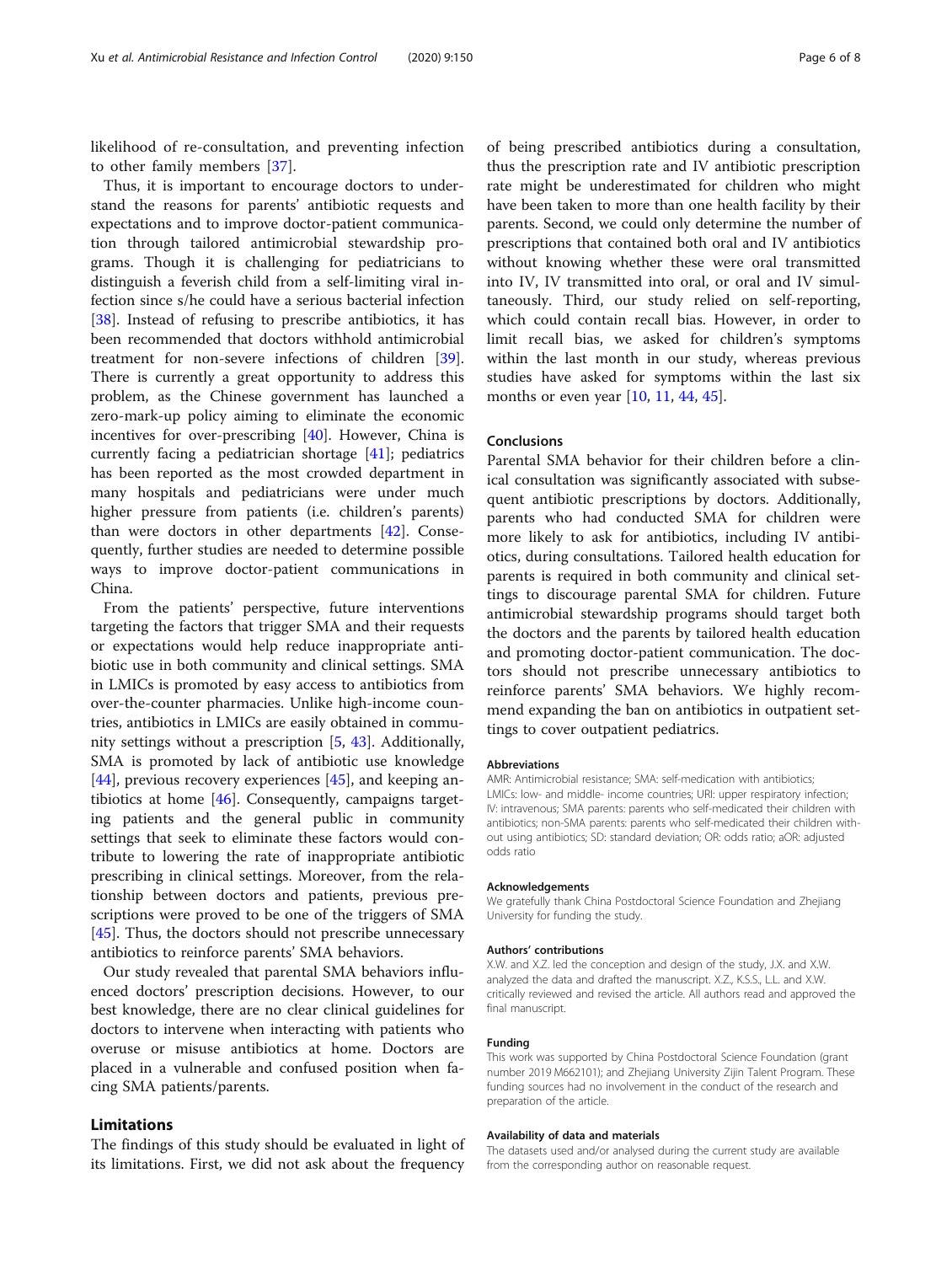#### <span id="page-6-0"></span>Ethics approval and consent to participate

This study was reviewed and approved by the Institutional Review Board of the School of Public Health, Zhejiang University (reference number: ZGL201706–2). All participants signed the consent form, and were informed that their participation was voluntary, anonymous, and they could quit at any time.

#### Consent for publication

Not applicable.

#### Competing interests

The authors declare that they have no competing interests.

#### Author details

<sup>1</sup>Institute of Social Medicine, School of Medicine, Zhejiang University, Hangzhou, China. <sup>2</sup>Department of Family Medicine and Primary Care, The University of Hong Kong, Hong Kong, China. <sup>3</sup>Department of Infectious Disease Epidemiology, London School of Hygiene and Tropical Medicine, London, UK.

#### Received: 27 March 2020 Accepted: 28 August 2020 Published online: 07 September 2020

#### References

- Laxminarayan R, Duse A, Wattal C, Zaidi AK, Wertheim HF, Sumpradit N, et al. Antibiotic resistance—the need for global solutions. Lancet Infect Dis. 2013;13:1057–98.
- 2. Laxminarayan R, Van Boeckel T, Frost I, Kariuki S, Khan EA, Limmathurotsakul D, et al. The Lancet Infectious Diseases Commission on antimicrobial resistance: 6 years later. Lancet Infect Dis 2020; pii: S1473–3099(20)30003–7.
- 3. Shehnaz SI, Agarwal AK, Khan N. A systematic review of self-medication practices among adolescents. J Adolesc Health. 2014;55:467–83.
- 4. Alhomoud F, Aljamea Z, Almahasnah R, Alkhalifah K, Basalelah L, Alhomoud FK. Self-medication and self-prescription with antibiotics in the Middle East—do they really happen? A systematic review of the prevalence, possible reasons, and outcomes. Int J Infect Dis. 2017;57:3–12.
- 5. Morgan DJ, Okeke IN, Laxminarayan R, Perencevich EN, Weisenberg S. Nonprescription antimicrobial use worldwide: a systematic review. Lancet Infect Dis. 2011;11:692–701.
- 6. Spyridis N, Sharland M. The European Union antibiotic awareness day: the paediatric perspective. Arch Dis Child. 2008;93:909–10.
- 7. Fink G, D'Acremont V, Leslie HH, Cohen J. Antibiotic exposure among children younger than 5 years in low-income and middle-income countries: a cross-sectional study of nationally representative facility-based and household-based surveys. Lancet Infect Dis. 2020;20:179–87.
- Brookes-Howell L, Hood K, Cooper L, Little P, Verheij T, Coenen S, et al. Understanding variation in primary medical care: a nine-country qualitative study of clinicians' accounts of the non-clinical factors that shape antibiotic prescribing decisions for lower respiratory tract infection. BMJ Open. 2012;2: e000796.
- 9. Strumiło J, Chlabicz S, Pytel-Krolczuk B, Marcinowicz L, Rogowska-Szadkowska D, Milewska AJ. Combined assessment of clinical and patient factors on doctors' decisions to prescribe antibiotics. BMC Fam Pract. 2016; 17:63.
- 10. Bi P, Tong S, Parton KA. Family self-medication and antibiotics abuse for children and juveniles in a Chinese city. Soc Sci Med. 2000;50:1445–50.
- 11. Yu M, Zhao G, Stålsby Lundborg C, Zhu Y, Zhao Q, Xu B. Knowledge, attitudes, and practices of parents in rural China on the use of antibiotics in children: a cross-sectional study. BMC Infect Dis. 2014;14:112.
- 12. Sun C, Hu YJ, Wang X, Lu J, Lin L, Zhou X. Influence of leftover antibiotics on self-medication with antibiotics for children: a cross-sectional study from three Chinese provinces. BMJ Open. 2019;9:e033679.
- 13. Fang Y. China should curb non-prescription use of antibiotics in the community. BMJ. 2014;348:g4233.
- 14. Chang J, Ye D, Lv B, Jiang M, Zhu S, Yan K, et al. Sale of antibiotics without a prescription at community pharmacies in urban China: a multicentre cross-sectional survey. J Antimicrob Chemother. 2017;72(4):1235–42.
- 15. Chen J, Wang Y, Chen X, Hesketh T. Widespread illegal sales of antibiotics in Chinese pharmacies - a nationwide cross-sectional study. Antimicrob Resist Infect Control. 2020;9:12.
- 16. Wang X, Xuan Z, Storella TH, Zhou X. Determinants of non-prescription antibiotic dispensing in Chinese community pharmacies from socioecological and health system perspectives. Soc Sci Med. 2020;256:113035.
- 17. Zhang JS, Liu G, Zhang WS, Shi HY, Lu G, Zhao CA, et al. Antibiotic usage in Chinese children: a point prevalence survey. World J Pediatr. 2018;14:335– 43.
- 18. Zhang Z, Hu Y, Zou G, Lin M, Zeng J, Deng S, et al. Antibiotic prescribing for upper respiratory infections among children in rural China: a crosssectional study of outpatient prescriptions. Glob Health Action. 2017;10: 1287334.
- 19. Masiero G, Filippini M, Ferech M, Goossens H. Socioeconomic determinants of outpatient antibiotic use in Europe. Int J Public Health. 2010;55:469–78.
- 20. Filippini M, Masiero G, Moschetti K. Socioeconomic determinants of regional differences in outpatient antibiotic consumption: evidence from Switzerland. Health policy. 2006;78:77–92.
- 21. Tangcharoensathien V, Chanvatik S, Sommanustweechai A. Complex determinants of inappropriate use of antibiotics. Bull World Health Organ. 2018;96:141–4.
- 22. Currie J, Lin W, Zhang W. Patient knowledge and antibiotic abuse: evidence from an audit study in China. J Health Econ. 2011;30:933–49.
- 23. Wang X, Peng D, Wang W, Xu Y, Zhou X, Hesketh T. Massive misuse of antibiotics by university students in all regions of China: implications for national policy. Int J Antimicrob Agents. 2017;50:441–6.
- 24. Wang N. Social determinants of antibiotic prescribing in China. In: UCLA Electronic Theses and Dissertations. University of California, Los Angeles; 2017. [https://escholarship.org/content/qt6bd7k6xr/qt6bd7k6xr.pdf.](https://escholarship.org/content/qt6bd7k6xr/qt6bd7k6xr.pdf) .
- 25. Zhou M, Zhao L, Campy KS, Wang S. Changing of China's health policy and doctor–patient relationship: 1949–2016. Health Policy Technol. 2017;6:358– 67.
- 26. Kessler DP, Summerton N, Graham JR. Effects of the medical liability system in Australia, the UK, and the USA. Lancet. 2006;368:240–6.
- 27. He AJ. The doctor–patient relationship, defensive medicine and overprescription in Chinese public hospitals: evidence from a cross-sectional survey in Shenzhen city. Soc Sci Med. 2014;123:64–71.
- 28. Zhang Z, Zhan X, Zhou H, Sun F, Zhang H, Zwarenstein M, et al. Antibiotic prescribing of village doctors for children under 15 years with upper respiratory tract infections in rural China: a qualitative study. Medicine. 2016; 95:e3803.
- 29. Taoming L, Liu Y, Dai T, Yin T. Status investigation and rationality analysis of intravenous infusions in outpatients of a tertiary general hospital. China Pharmacist. 2018;21:455–6.
- 30. Murphy M, Bradley CP, Byrne S. Antibiotic prescribing in primary care, adherence to guidelines and unnecessary prescribing - an Irish perspective. BMC Fam Pract. 2012;13:43.
- 31. Lin L, Harbarth S, Wang X, Zhou X. Survey of parental use of antimicrobial drugs for common childhood infections. China Emerg Infect Dis. 2020;26(7): 1517–20.
- 32. Yin J, Dyar OJ, Yang P, Yang D, Marrone G, Sun M, et al. Pattern of antibiotic prescribing and factors associated with it in eight village clinics in rural Shandong Province, China: a descriptive study. Trans R Soc Trop Med Hyg. 2019;113(11):714–21.
- 33. Jiangsu Provincial Health and Family Planning Commission Office. Forward the Notice on Further Strengthening the Management of Antibacterial Drugs in Clinical Application, Health Commission of Jiangsu Province. 2015. [http://wjw.jiangsu.gov.cn/art/2015/11/11/art\\_7316\\_4426699.html](http://wjw.jiangsu.gov.cn/art/2015/11/11/art_7316_4426699.html). Accessed 21 March 2020.
- 34. Zhejiang Provincial Health and Family Planning Commission Office. Notice of Zhejiang Provincial Health and Family Planning Commission Office on Strengthening the Management of Antibacterial Drugs in Clinical Application. Health Commission of Zhejiang Province. 2016. [http://www.](http://www.zjwjw.gov.cn/art/2016/1/22/art_1202101_854267.html) [zjwjw.gov.cn/art/2016/1/22/art\\_1202101\\_854267.html.](http://www.zjwjw.gov.cn/art/2016/1/22/art_1202101_854267.html) Accessed 21 March 2020.
- 35. Finch RG, Metlay JP, Davey PG, Baker LJ; International Forum on Antibiotic Resistance colloquium. Educational interventions to improve antibiotic use in the community: report from the international forum on antibiotic resistance (IFAR) colloquium, 2002. Lancet Infect Dis 2004; 4: 44–53.
- 36. Mauffrey V, Kivits J, Pulcini C, Boivin JM. Perception of acceptable antibiotic stewardship strategies in outpatient settings. Med Mal Infect. 2016;46:285– 93.
- 37. Lucas PJ, Cabral C, Hay AD, Horwood J. A systematic review of parent and clinician views and perceptions that influence prescribing decisions in